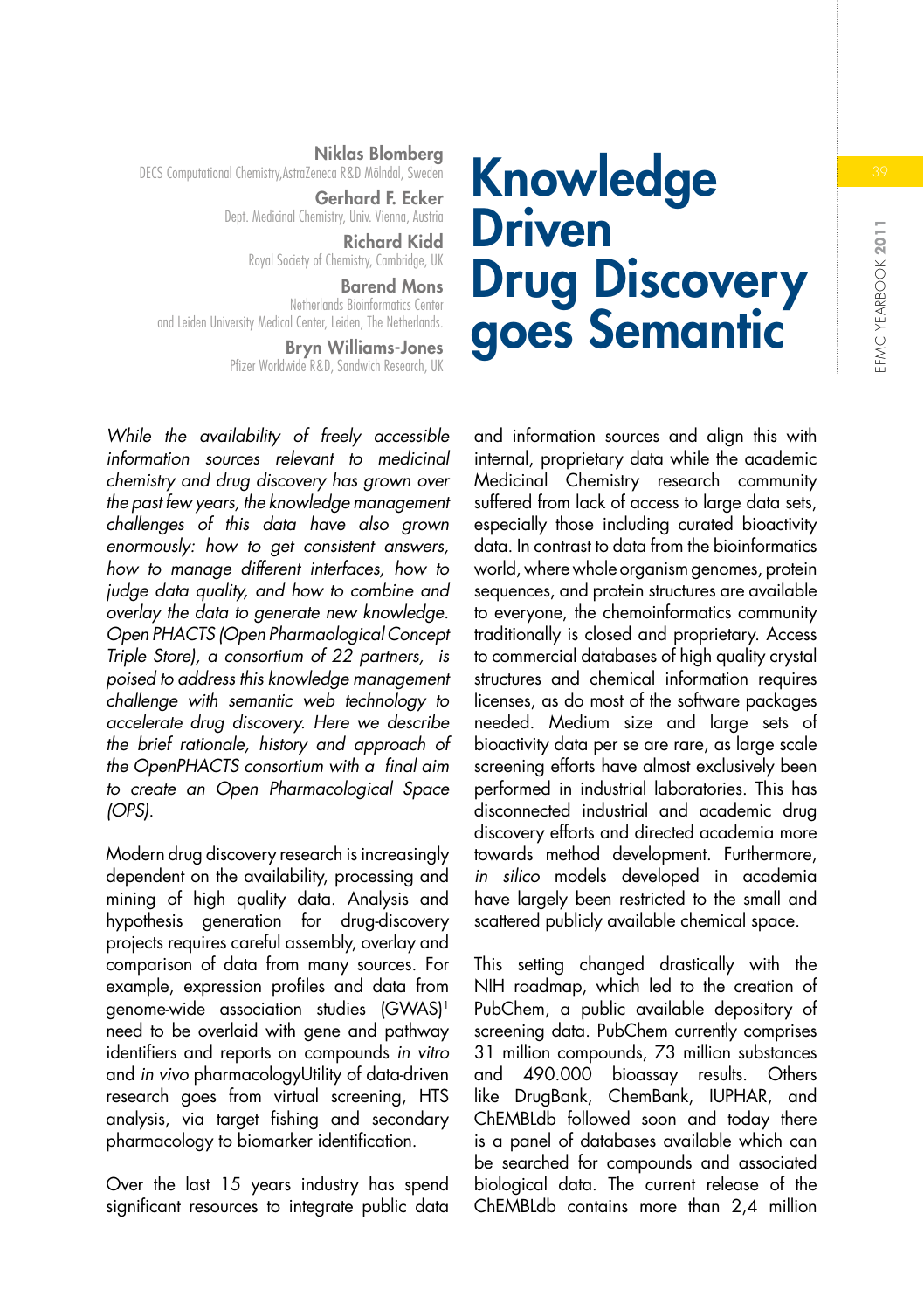activities of approx. 623.000 compounds measured against almost 7.200 targets.2 The latest issue of the Nucleic acid research database summary lists almost 140 individual resources in the general field of molecular biology. However, there is still the urgent need for cleaning, improving and connecting these data to the public domain bioinformatics data, especially with respect to target validation, safety, efficacy and bioavailability. As an example, ChemSpider was set up as a free access platform for the aggregation, deposition and curation of community chemistry data, which has collected almost 25 million unique chemical structures linked out to over 400 data sources. ChemSpider has addressed the issues around data quality of chemical compound information available across the public data sources by running automated cleaning algorithms and providing wiki-like manual tools for commenting on and editing the aggregated compound information. Another milestone was the publication of the GSK 'Tres Cantos Antimalarial Compound Set', a set of 13 533 annotated compound structures shown to inhibit Plasmodium growth.3 This for the first time allows academia to get access to a large data set derived under industry settings and standards and is likely to stimulate antimalarial research through chemical biology and medicinal chemistry.

Public access to large amounts of information, by means of the open access policy for databases and papers, now will assist academia to contribute in a meaningful manner to drug discovery. Medicinal Chemists are thus expected to familiarize themselves with a multiplicity of highly variable sources and data formats, and their focus is shifting from data acquisition, to problem-solving skills, knowledge management and data integration.4

Nevertheless, there is a real danger that the high capacity to generate more data will not be in sync with our ability to manage the data well enough and, more importantly, to transform these data into biological and biochemical

knowledge. Data integration over multiple sources is not sufficient to understand biology, but it is a prerequisite to even start to understand the complexity of any process in living organisms. As traditional medicinal chemistry research is embracing chemical biology and make increased use of phenotypic screening and high content biology for SAR, the requirements on data-analysis and integration will increase.<sup>5</sup> Unfortunately, this cumbersome and costly process is repeated across companies, institutes and academic laboratories. This represents a significant waste and an opportunity cost and effectively slows down scientific progress and consequently biomedical intervention.<sup>6</sup>

The emerging semantic web technologies and approaches are one way to address this major bottleneck in contemporary high throughput science. Simply put, "semantic web approaches" aims to establish unique identifiers for the concepts and entities within a given domain to allow effective connections to be made between data sources. More ambitiously unique identifiers are not only assigned to "things" (e.g. a compound) but also assigned to concepts such as "hydrolyses", "is a", etc (e.g "NaCl is a salt") to allow more advanced search and reasoning over large data-sets. In the chemistry domain the CAS-number is an example of such a unique identifier; another one is the IUPAC InChI which rapidly gains popularity and support. As data volumes increase we would want to address increasingly complex search questions and rapid answers to questions such as "*provide all compounds which have been associated with liver toxicity and list their interaction profiles with the transporters expressed in the liver*" are becoming crucial for the success of drug discovery research programs. Currently, answering such a broad question requires cumbersome parsings, reading and integration efforts. The ideal situation would be an immediate answer to this question, with the full possibility to 'drill down' in the underlying information resources for deeper investigation.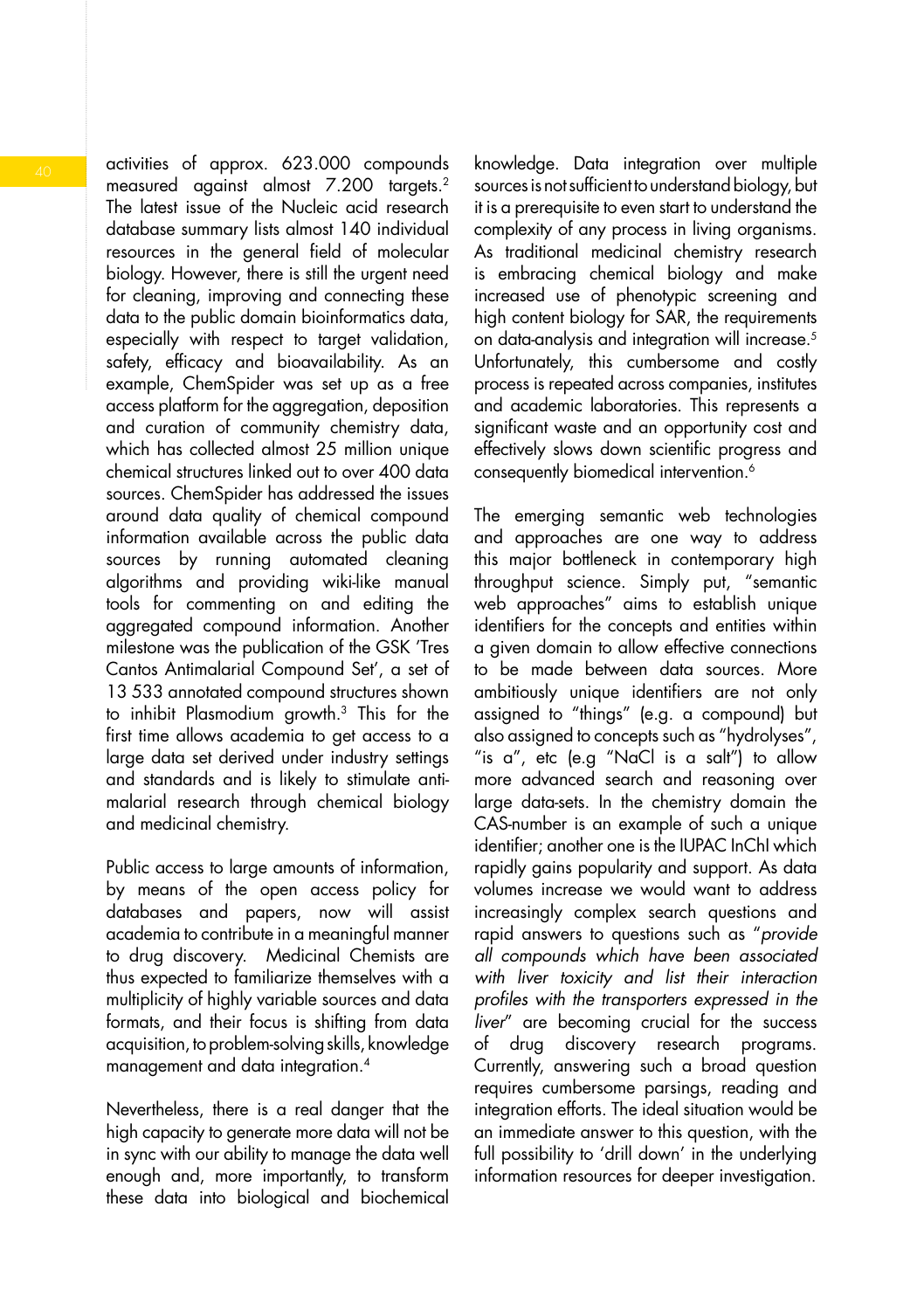The Concept Web Alliance (CWA), formed in 2009 and comprising over 90 participants from academia and the private sector worldwide, is a collaborative community seeking to apply semantic concepts to deal with the massive amounts of information flooding the biological sciences and (later) other scientific disciplines. Many participants are also participants or members of other related networks and alliances, such as the W3C, the Pistoia Alliance and SageBionetworks, to name just a few. Collaboration of these like-minded alliances is a stated aim of CWA, which is built on the principles of Open Source, Open Access and Open Data. The rationale for the CWA semantic web approach is that classical data warehousing methods are no longer scalable to the size, spread and complexity of life science datasets, information resources and data analysis needs. These aims fit very well with the challenges already identified in harnessing public data for drug discovery.

A first step towards better global data integration and innovative ways to manage these data to produce meaningful information and finally knowledge is obviously the interoperability of the various data and information sets. Although standards are indispensible to this process, the *discussions about* standards can be lengthy and in fact may have an inherent potential side effect of blocking the very process it aims to accelerate. The consequences of not agreeing to common standards are evident when looking on public bioactivity data bases such as PubChem, BindingDB, and DrugBank. All of them host a broad range of pharmacological activity data, mostly manually curated, which are accessible through various web-based tools. However, the lack of common standards for representation of these data makes it excruciatingly time consuming to exploit the information present. Nevertheless, in a fully connected world where many different teams are providing valuable, but specialist, datasources top down approaches as e.g. previously enforced by IUPAC for chemical nomenclature, will most likely fail in the biomedical domain.

As an example, the CWA has adopted the approach of 'bottom up standard setting by best practices'. Recognizing that the power of standards lies in their widespread adoption the CWA firmly believe that the only longterm sustainable model for a scientific system to support global computational biology approaches as needed is full openness around the core semantic components, vocabularies and interfaces. However, this does not preclude the exposure and the delivery of proprietary content, nor does it preclude value-added closed-source or commercial services delivered on top of this system.

In order to succeed and gain widespread community adoption, this approach will need to go way beyond the current state of the art of tools in the life sciences and semantic web domain. The transition from classical, hypothesis driven research towards systems approaches requires rigorous new methodology. A further key challenge is that current data sources are largely incompatible with massive computational approaches and the vast majority of drug-discovery sources cannot easily interoperate. Recently developed data and text mining approaches, improved data capture standards, and leveraging semantic web technology open a first-timeopportunity to achieve interoperability through the semantic harmonization of data in key data sources. A priori data interoperability 'at the source' would therefore be a desired long-term effect of this distributed approach. Regarding questions around long-term sustainability of available resources, recent studies in the scope of the ELIXIR project have shown that out of 531 databases surveyed, 63 were either not online anymore or had not been updated since 2005 and, for a further 78, the update status was unclear. More importantly, less than 10% of the biomolecular resources surveyed indicated that they had multi-annual funding secured. The data resource landscape is therefore very fragile and a large and influential consortium involving academic as well as industrial drugdiscovery partners can play an important role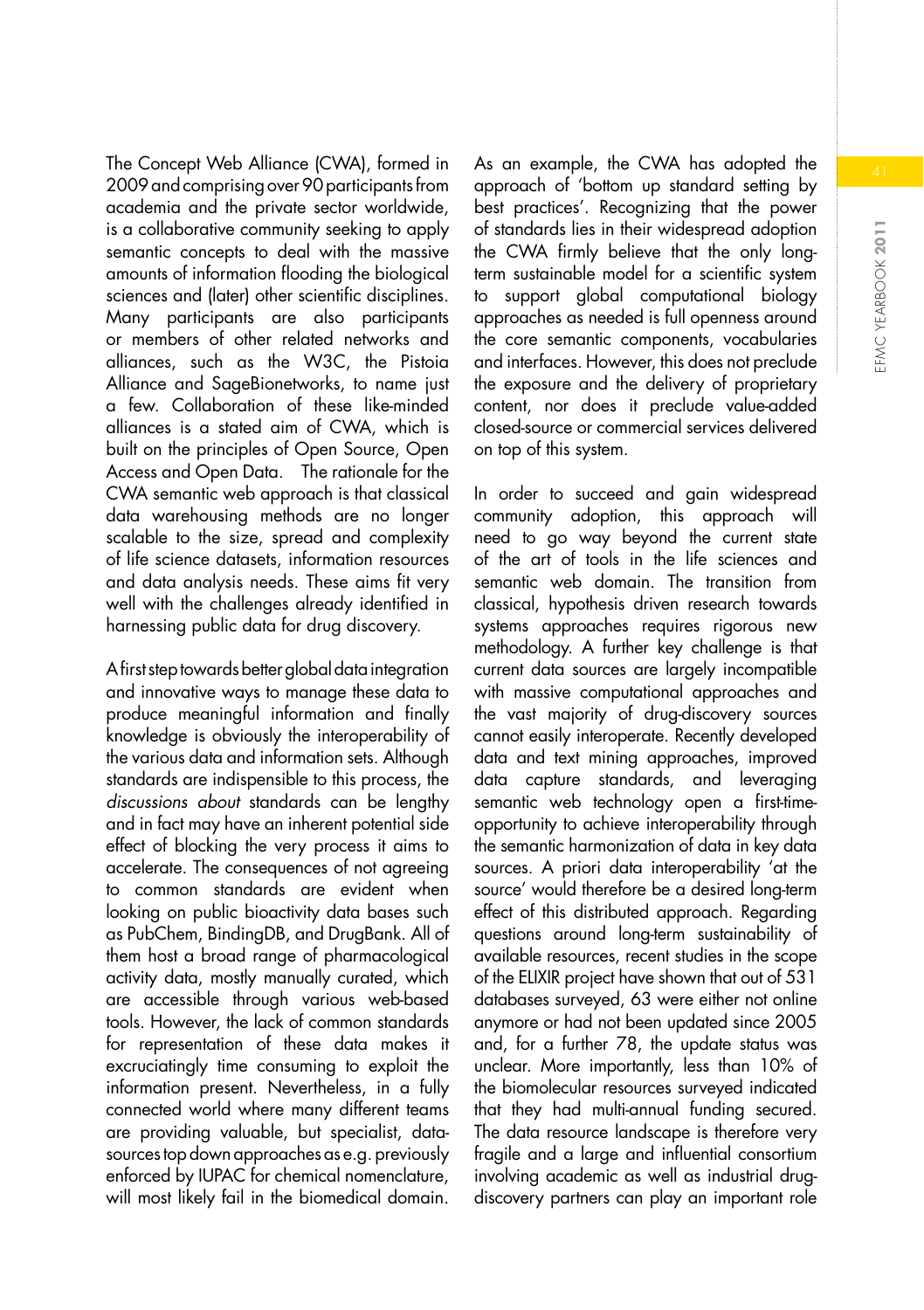in capturing the most important 'assertional content' globally in a stable, interoperable and sustainable format.

The semantic approach, is based on the extraction and encoding of free-text, table, image, molecular sequence and structured information in Resource Description Framework (RDF) assertions that together with provenance data to form the basic building block of interoperability. The concept of RDF "triple"s (extracted simple assertions, also called nanopublications by CWA) has already been adopted by a wide and rapidly expanding community and is being implemented both for bioinformatics and chemogenomics. For instance, the Bio2RDF.org project aims to transform different sources of bioinformatics data into a distributed platform for biological knowledge discovery.<sup>7</sup> Initially, the authors focused on building a public database of openlinked data with web-resolvable identifiers that provides information about named entities. This involved the conversion of open data represented in a various formats to RDF-based linked data with normalized names. Bio2RDF entities also make reference to other open linked data networks thus facilitating traversal across information spaces. Bio2RDF is currently indexing around 5 billion triples, and is built with the open source Virtuoso database. However, currently the redundancy problem is not yet handled in Bio2RDF and in the linked open "data-cloud" in general. One step further is the Chem2Bio2RDF initiative, which comprises a repository aggregating data from multiple chemogenomic data sources that is cross-linked to Bio2RDF. Chem2Bio2RDF also includes a tool to facilitate query generation as well as a set of extended functions to address specific chemical/biological search needs. Potential usefulness in specific examples of polypharmacology, multiple pathway inhibition and adverse drug reaction–pathway mapping has been demonstrated.<sup>8</sup> Another very valuable source recently launched is ChemProt (www. cbs.dtu.dk/services/ChemProt/), a disease chemical biology database, which is based

on a compilation of multiple chemical–protein annotation resources, as well as diseaseassociated protein–protein interactions (PPIs).9 ChemProt comprises more than 700.000 unique chemicals with biological annotation for 30.578 proteins, leading to more than 2 million chemical–protein interactions, which were integrated in a quality scored human PPI network of 428.429 interactions. ChemProt can assist in the *in silico* evaluation of environmental chemicals, natural products and approved drugs, as well as the selection of new compounds based on their activity profile against most known biological targets, including those related to adverse drug events. Nevertheless, the increasing availability of linked data sources also requires innovative browsing and navigation tools, such as iPHACE (cgl.imim.es/iphace/).10 iPHACE represents an integrative web-based tool to navigate in the pharmacological space defined by small molecule drugs contained in the IUPHAR-DB, with additional interactions present in PDSP. Extending beyond traditional querying and filtering tools, iPHACE offers a means to extract knowledge from the target profile of drugs as well as from the drug profile of protein targets.

## *Open Pharmacological Space*

In light of all these developments and in order to foster public-private partnership the Innovative Medicines Initiative launched a call for development of an Open Pharmacological Space to establish a set of practical standards for the major public drug discovery resources and to implement these standards in a public infrastructure to the benefit of both pharma and academic drug-discovery communities. Open PHACTS, the winning consortium, will concentrate on a semantic web approach to develop an open source, open standards and open access innovation platform (OPS). The Open PHACTS project will be one of the first international attempts to create a reliable and scalable system, a common product beyond collective prototyping. OPS aims to deliver a sustainable, reliable web based environment